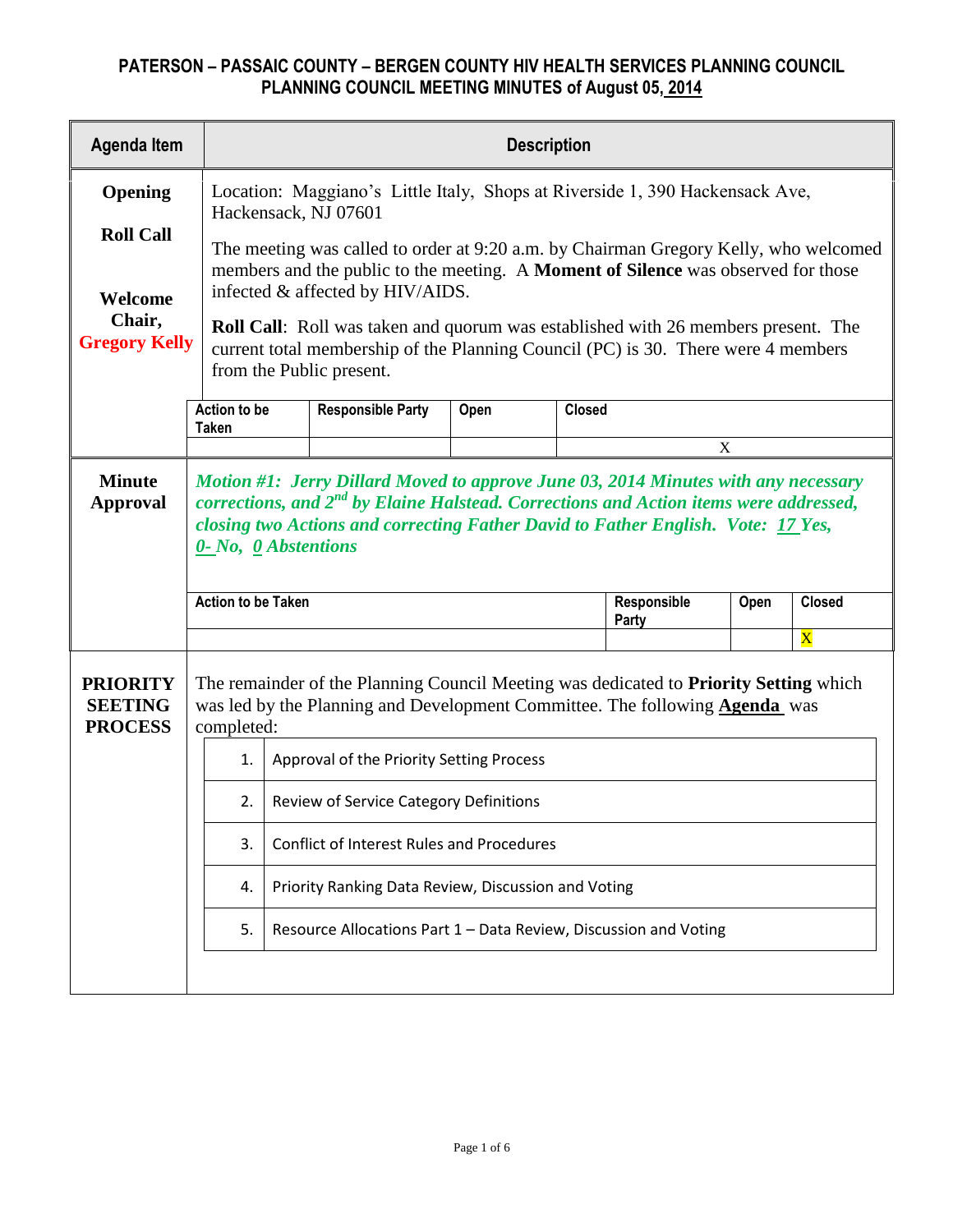|                                                                             | <b>The Planning Council approved the Priority Setting Process</b>                                                                                                                                                                                                                                                                                                                                                                                                                                                                                           |                                                   |        |               |  |  |  |  |  |
|-----------------------------------------------------------------------------|-------------------------------------------------------------------------------------------------------------------------------------------------------------------------------------------------------------------------------------------------------------------------------------------------------------------------------------------------------------------------------------------------------------------------------------------------------------------------------------------------------------------------------------------------------------|---------------------------------------------------|--------|---------------|--|--|--|--|--|
|                                                                             | <b>Review of the six page Priority Setting Process.</b>                                                                                                                                                                                                                                                                                                                                                                                                                                                                                                     |                                                   |        |               |  |  |  |  |  |
|                                                                             | The Priority Setting Process (six pages) was reviewed thoroughly by P&D Chair, Karen<br>Walker. Among items highlighted were the new scores and weights (i.e. score 1 assigns 20%)<br>less dollars and score 5 assigns 20% more dollars and scores 2 and 4 were 10% more or less)<br>which was a change from last year.                                                                                                                                                                                                                                     |                                                   |        |               |  |  |  |  |  |
|                                                                             |                                                                                                                                                                                                                                                                                                                                                                                                                                                                                                                                                             | After discussion the following voting took place. |        |               |  |  |  |  |  |
|                                                                             | Motion #2: Planning & Development (P&D) Chair, Karen Walker, brought to the<br>Planning Council, as a motion from P&D, to approve the Priority Setting Process.<br>Additionally, P&D Vice Chair, Jerry Dillard made a motion to amend the PS Process<br>brought forth; to allow public comment during each service category discussion. This<br>motion was 2 <sup>nd</sup> by Sonya Franklin-Thompson? Vote: 20-YES, and 0 NO.<br>Karen then called for the vote to approve the entire Priority Setting Process.<br>Vote: $17 \text{ } YES - 0 \text{ } NO$ |                                                   |        |               |  |  |  |  |  |
| <b>Action to be Taken</b>                                                   |                                                                                                                                                                                                                                                                                                                                                                                                                                                                                                                                                             | <b>Responsible Party</b>                          | Open   | <b>Closed</b> |  |  |  |  |  |
|                                                                             | Make changes to page 3 and 4 of the PS Process, as amended, to reflect<br>public inclusion in service ranking and resources discussions.                                                                                                                                                                                                                                                                                                                                                                                                                    | P&D                                               | 8/5/14 |               |  |  |  |  |  |
| <b>PRIORITY</b><br><b>SETTING</b>                                           | <b>Review of Service Category Definitions</b><br>P&D Chair, Karen Walker reiterated that the Planning Council had received in advance the<br>Service Category Definitions (12 pages) for review. She then asked if there were any<br>questions/comments regarding the definitions. She also advised that the changes<br>highlighted were of HRSA changes made since last year.<br>After the Service definitions had been discussed, the meeting was then turned over to<br>Frank Covello, for review of the Conflict of Interest rules and Affiliations.    |                                                   |        |               |  |  |  |  |  |
| <b>REVIEW OF</b><br><b>SERVICE</b><br><b>CATEGORY</b><br><b>DEFINITIONS</b> |                                                                                                                                                                                                                                                                                                                                                                                                                                                                                                                                                             |                                                   |        |               |  |  |  |  |  |
| <b>PRIORITY</b>                                                             | <b>Conflict of Interest Rules and Procedures</b>                                                                                                                                                                                                                                                                                                                                                                                                                                                                                                            |                                                   |        |               |  |  |  |  |  |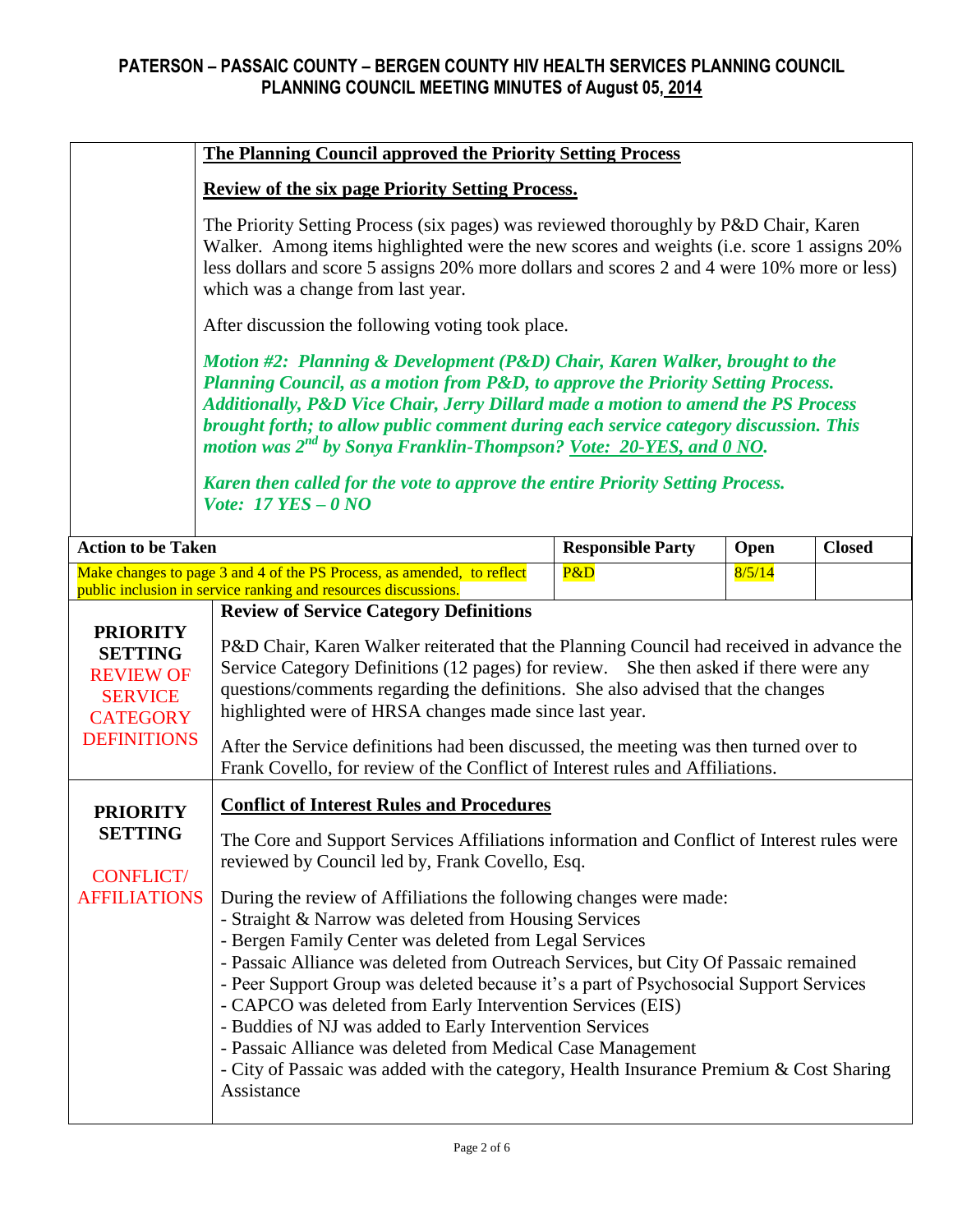| <b>PRIORITY</b><br><b>SETTING</b><br>Conflict/<br><b>Affiliations</b><br>Cont'd | Frank Covello also advised the Council members of their Affiliation restriction from<br>voting per the bylaws and requested them to turn their red conflict cards (in front of them)<br>during the Services voting and discussion portion of the meeting. Those in conflict could<br>not lead a discussion.<br>Arrived 9:40 a.m, LeRoy Fray & Edward Marshall; 10:00a.m., Ron Sonye and Nick<br>Kubisky; 10:05 a.m., Paula Tenebruso; 10:10a.m., Freddy Rodriguez |       |        |  |  |  |  |  |
|---------------------------------------------------------------------------------|-------------------------------------------------------------------------------------------------------------------------------------------------------------------------------------------------------------------------------------------------------------------------------------------------------------------------------------------------------------------------------------------------------------------------------------------------------------------|-------|--------|--|--|--|--|--|
| <b>Action to be Taken</b><br><b>Responsible Party</b><br><b>Closed</b><br>Open  |                                                                                                                                                                                                                                                                                                                                                                                                                                                                   |       |        |  |  |  |  |  |
|                                                                                 | Make corrections to Affiliation Sheets confirm with Grantee                                                                                                                                                                                                                                                                                                                                                                                                       | Admin | 8/5/14 |  |  |  |  |  |
| <b>PRIORITY</b>                                                                 | <b>Hand Response Cards (Clickers)</b>                                                                                                                                                                                                                                                                                                                                                                                                                             |       |        |  |  |  |  |  |
| <b>SETTING</b><br><b>USE OF HAND</b><br><b>PROCESSORS</b><br><b>FOR VOTING</b>  | The Hand-Response Cards (referred to as clickers during the meeting) were presented and<br>passed out by P&D Member, Vanessa Arias-Martinez; who assisted the Office of the<br>Grantee to make this possible for the Planning Council. She explained the use of them and<br>confirmed the card numbers with the voting Council members; then the ranking process<br>continued.                                                                                    |       |        |  |  |  |  |  |
|                                                                                 | Later in the meeting, Vanessa was given a standing ovation for her contribution to the<br>Priority Setting process and meeting!                                                                                                                                                                                                                                                                                                                                   |       |        |  |  |  |  |  |
| <b>PRIORITY</b><br><b>SETTING</b>                                               | <b>SERVICE CATEGORIES - PRIORITY RANKING SUMMARY</b>                                                                                                                                                                                                                                                                                                                                                                                                              |       |        |  |  |  |  |  |
| <b>PRIORITY</b><br><b>RANKING</b>                                               | Karen Walker reminded the Planning Council about the contents of the provided<br>Workbook and that ranking has nothing to do with money. The ranking is about what<br>Services that are <b>important/necessary</b> for the TGA.                                                                                                                                                                                                                                   |       |        |  |  |  |  |  |
|                                                                                 | The Service Categories - Priority Ranking Summary (one page) was printed and<br>distributed to the Planning Council. Dr. Pat Virga then reviewed the document with the<br>Planning Council which reflected the Ranking in FY2014 along with recommended<br>Ranking in FY2015. The Summary was reviewed and discussed to determine if anyone<br>wanted to add or delete any Services.                                                                              |       |        |  |  |  |  |  |
|                                                                                 | After review and discussion, the following motion was made:<br>Motion #3: Freddy Rodriguez moved and $2^{nd}$ by John Frederick to rank the same<br>Service Categories as 2014 Ranking. Vote: 25 YES, 0 NO                                                                                                                                                                                                                                                        |       |        |  |  |  |  |  |
|                                                                                 | Before utilizing the clickers, a clicker test was conducted by Vanessa Arias-Martinez on<br>the ranking of Outpatient Ambulatory Medical Care by all the voting members.                                                                                                                                                                                                                                                                                          |       |        |  |  |  |  |  |
|                                                                                 | It was also recommended that the first time there were overages during the voting using<br>the clickers, the process would have to go back to paper ballots (which had also been<br>prepared). Additionally, P&D Vice Chair, Jerry Dillard, reminded the PC that the goal<br>was to complete the Priority Setting today, if not, there would have to be an additional<br>meeting to complete the Priority Setting process.                                        |       |        |  |  |  |  |  |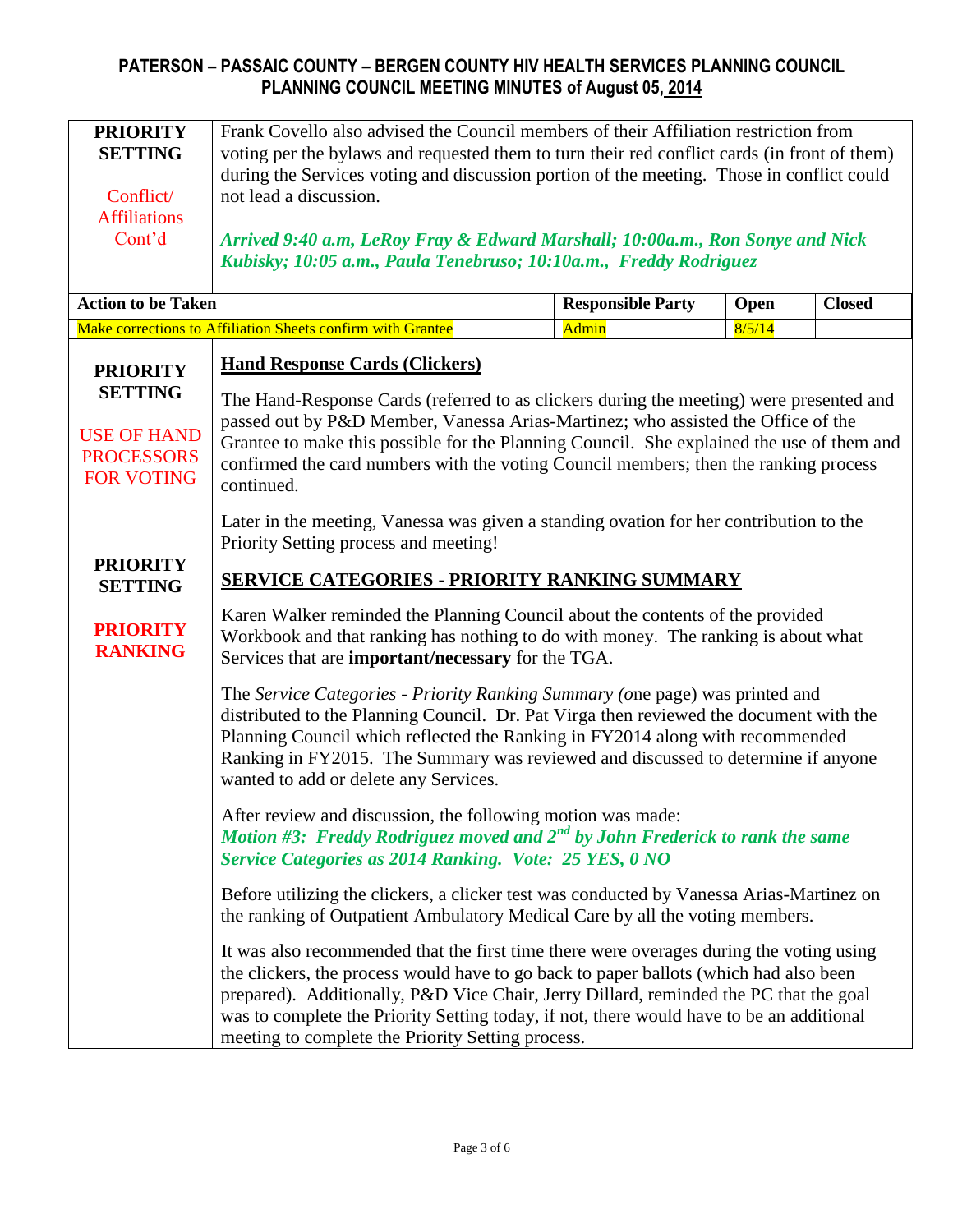| <b>PRIORITY</b><br><b>SETTING</b> | <b>Priority Ranking Data Review, Discussion and Voting</b>                                                                                                                                                                                                                                                  |  |  |  |  |  |  |
|-----------------------------------|-------------------------------------------------------------------------------------------------------------------------------------------------------------------------------------------------------------------------------------------------------------------------------------------------------------|--|--|--|--|--|--|
| <b>PRIORITY</b><br><b>RANKING</b> | The official Ranking voting started with Outpatient Ambulatory Medical Care was started<br>utilizing the clickers. Before each vote each Service Category, the names of those in<br>conflict were read, and comments/discussion was requested. The public was also included<br>in the comments/discussions. |  |  |  |  |  |  |
|                                   | As voting continued, voters were reminded to point the clickers at the computer and not to<br>the screen.                                                                                                                                                                                                   |  |  |  |  |  |  |
|                                   | Once the ranking voting was completed                                                                                                                                                                                                                                                                       |  |  |  |  |  |  |
|                                   | Question: When will a Waiver need to be filed, if desired? Answer: Per Millie up to 90<br>days after award is received.                                                                                                                                                                                     |  |  |  |  |  |  |
|                                   | Motion #4: Sonya Franklin-Thompson Moved and $2^{nd}$ by Freddie Rodriguez that the<br>outcome of the Ranking of Core Services and Support Services be calculated separately.<br><i>Vote: 23-YES, 0 NO</i>                                                                                                  |  |  |  |  |  |  |
|                                   | Priority Ranking discussion continued                                                                                                                                                                                                                                                                       |  |  |  |  |  |  |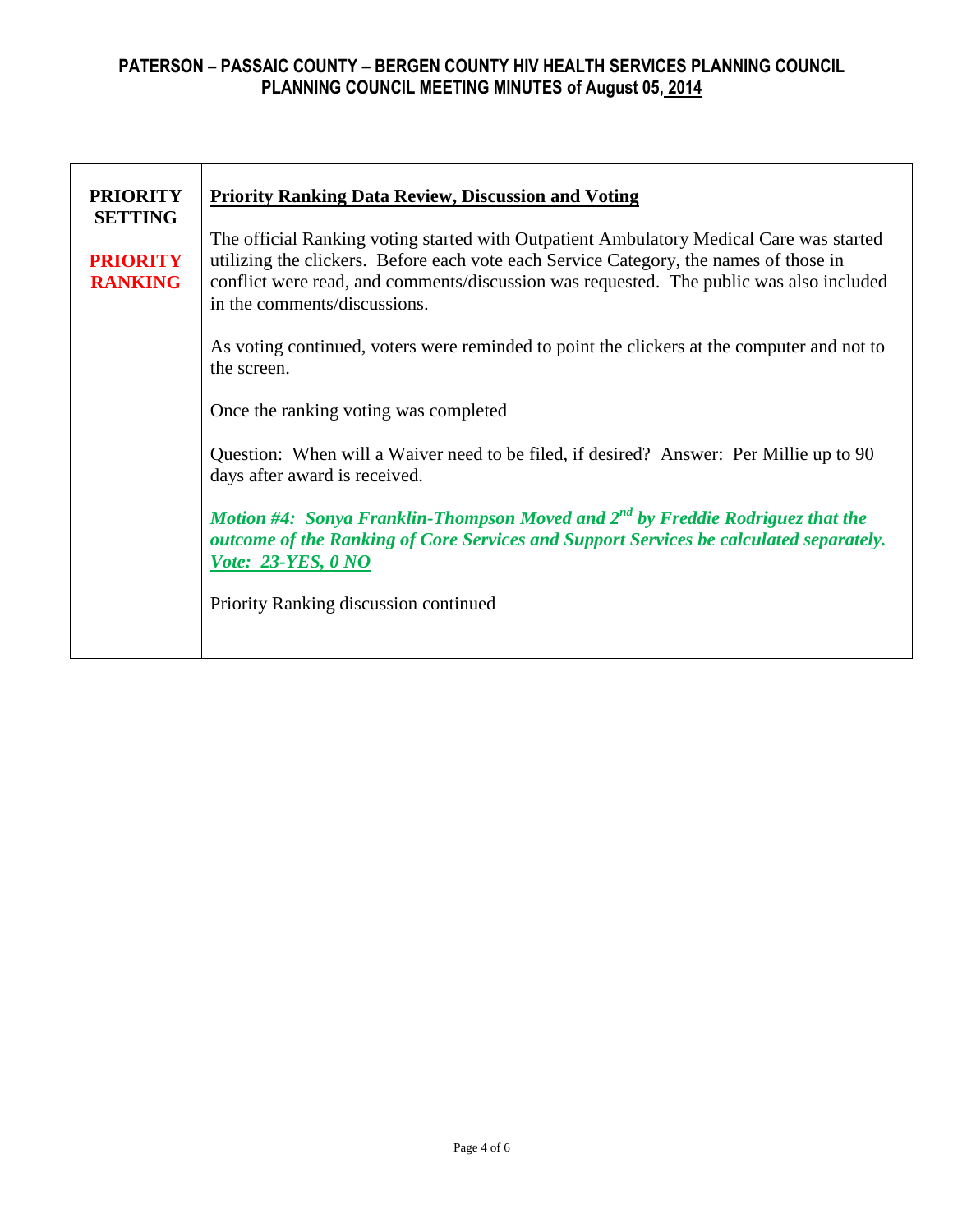### **Fiscal Year 2014 and FY 2015 per Vote August 5, 2014 RANKING Bergen-Passaic TGA**

|                                           |                                                                | <b>VOTE</b>              |
|-------------------------------------------|----------------------------------------------------------------|--------------------------|
| <b>Fiscal Year 2014</b><br><b>Ranking</b> | <b>Service Category</b>                                        | AS OF<br>8/5/14          |
|                                           | <b>Core Services</b>                                           |                          |
| 1                                         | Ambulatory/Outpatient Medical Care                             | 2(1)                     |
|                                           | AIDS Drug Assistance Program (ADAP)/AIDS                       |                          |
|                                           | Pharmaceutical Assistance (local)/Home & Community-            |                          |
| $\overline{2}$                            | based Health Services <sup>(b)</sup>                           | $\overline{\mathcal{A}}$ |
| 3                                         | Oral Health Care                                               | 6(3)                     |
| $\overline{4}$                            | <b>Early Intervention Services</b>                             | 8                        |
| 5                                         | Case Management Medical/Non-medical <sup>(a)</sup>             | 1(2)                     |
| 6                                         | <b>Mental Health Services</b>                                  | 3(6)                     |
| 7                                         | Substance Abuse Services/Outpatient <sup>(a)</sup>             | 7                        |
| 16                                        | Health Insurance Premium & Cost Sharing Assist.                | 5                        |
|                                           | <b>Support Services</b>                                        |                          |
| 8                                         | Outreach Services/Health Ed. and Risk Reduction <sup>(a)</sup> | 11(12)                   |
| 9                                         | <b>Housing Services</b>                                        | 10                       |
| 10                                        | Food Bank/Home Delivered Meals                                 | 15(11)                   |
| 11                                        | Case Management Non-medical <sup>(a)</sup>                     | 9                        |
| 12                                        | <b>Medical Transportation Services</b>                         | 12(13)                   |
| 13                                        | Legal Services/Permanency Planning                             | 16                       |
| 14                                        | <b>Emergency Financial Assistance</b>                          | 14(15)                   |
| 15                                        | <b>Psychosocial Support Services</b>                           | 13(14)                   |
| 17                                        | Linguistic Services <sup>(b)</sup>                             | 17                       |
|                                           | <b>MAI</b>                                                     |                          |
| $\mathbf{1}$                              | Early Intervention Services EIS                                | $\overline{4}$           |
| $\overline{2}$                            | Emergency Financial Assistance - EFA                           | 5                        |
| 3                                         | <b>Substance Abuse Services Outpatient</b>                     | $\overline{2}$           |
| $\overline{4}$                            | Outreach Services/Health Ed. and Risk Reduction                | 3                        |
| 5                                         | Case Management - Non-medical                                  | 1                        |

**PRIORITY SETTING PRIORITY RANKING** After review of the Ranking Outcome, Priority Ranking discussion continued *Motion #5: Sonya Franklin-Thompson Moved to swap Outpatient/Ambulatory Medical*  Care (2) with Medical Case Management (1), 2<sup>nd</sup> by Anjettica Boatwright. After *discussion the VOTE: 17 YES, 0 NO, by clicker, by HANDS, 15 YES, 0 NO.*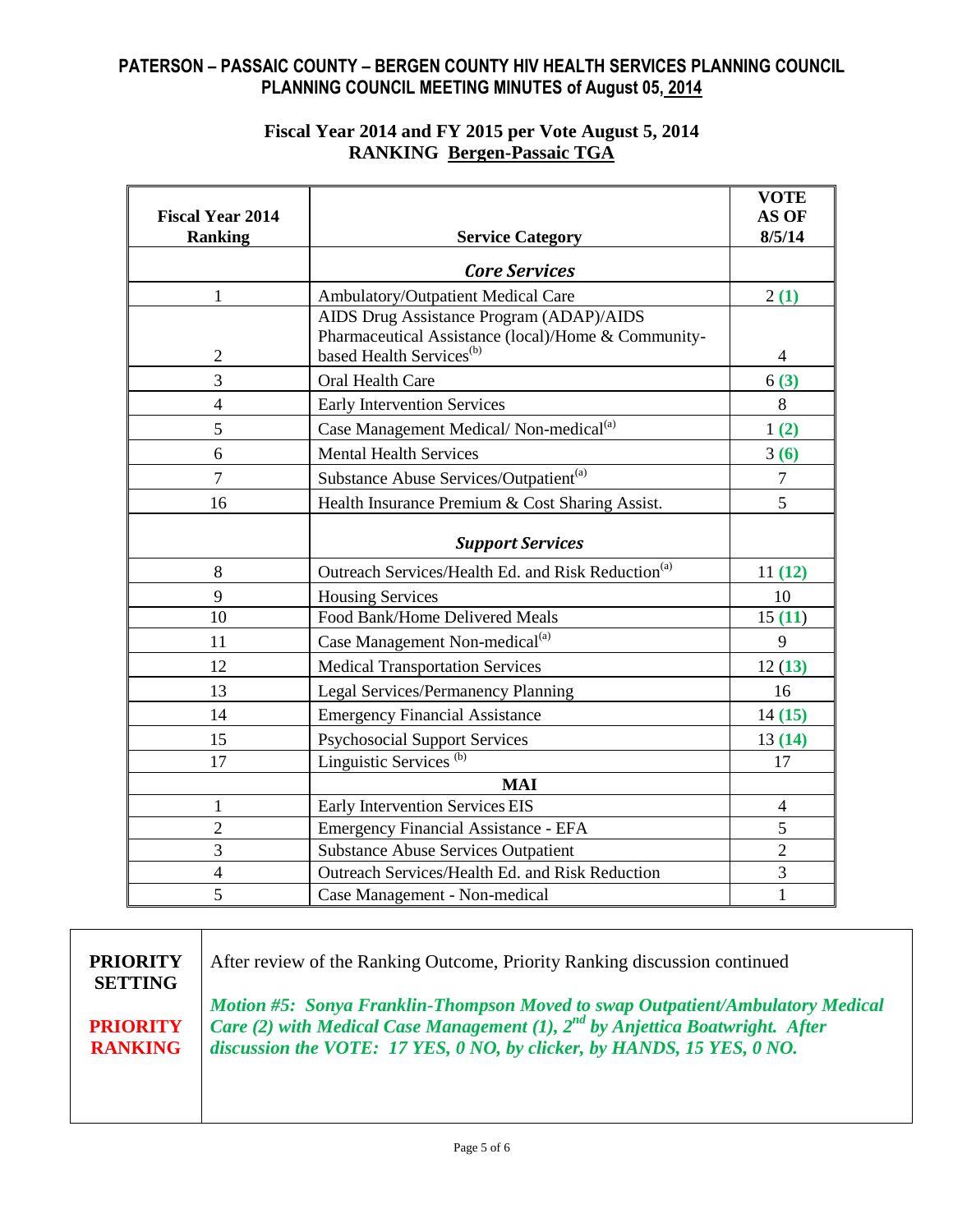*Motion #6: Paula Tenebruso Moved to swap Medical Case Management (now 2) with AIDS Pharmaceutical (4)) there was no 2nd . The motion failed.*

*Motion #7: Khalilah Daniels Moved that Oral Health Care (6) be switched with Mental Health Services (3)*  $2^{nd}$  *by Nick Kubisky. The HRSA definition of Mental Health was read. After discussion the VOTE, 12 YES, 3 NO.* 

*Motion #8: Anjettica Boatwright Moved that Food Bank/Home Delivered Meals be moved from 15 to #11, and all others be moved up accordingly, 2nd by Kathleen DeMichele. After discussion the VOTE: 21 YES, 2 NO.*

Members were requested to get their food and come back to have a working lunch. (This didn't happen). After lunch the following took place.

| <b>PRIORITY</b><br><b>SETTING</b>                       | <b>Priority Setting Ranking, Discussion and Voting</b><br>Motion #9: Linda Smith Moved to accept the Support Services Priority Ranking, (Non-                                                                                                                                                                                                                                                                                                                                                                                                           |  |  |  |  |  |
|---------------------------------------------------------|---------------------------------------------------------------------------------------------------------------------------------------------------------------------------------------------------------------------------------------------------------------------------------------------------------------------------------------------------------------------------------------------------------------------------------------------------------------------------------------------------------------------------------------------------------|--|--|--|--|--|
| <b>PRIORITY</b><br><b>RANKING</b>                       | Medical Case Management, Housing, Food Bank, Outreach, Medical Transportation,<br>Psychological Support, EFA, Legal, and Linguistic) and 2 <sup>nd</sup> by Provi Zeno-Martinez.<br>During discussion - Freddie Rodriguez moved to amend the Motion and switch Medical<br><i>Transportation</i> (13) with Outreach (12). $2^{nd}$ by John Frederick. There was discussion<br>and the vote was taken. Vote: 1 YES, 16 NO. The motion to amend failed. The original<br>vote to accept the Support Services Priority Ranking was taken. VOTE: 23 YES, 0 NO |  |  |  |  |  |
|                                                         | The recommendation was made to address evening transportation as a directive. The<br>Council then moved on to accept the MAI Priority Rankings.                                                                                                                                                                                                                                                                                                                                                                                                         |  |  |  |  |  |
|                                                         | Motion #10: It was Moved by John Frederick and $2^{nd}$ by Kathleen DeMichele to accept<br>the MAI Priority Ranking as is. (Non-Medical Case Management, Substance Abuse,<br>Outreach, EIS, and EFA). There was no discussion. VOTE: 24 YES, 0 NO                                                                                                                                                                                                                                                                                                       |  |  |  |  |  |
| <b>PRIORITY</b><br><b>SETTING</b>                       | <b>Priority Setting Resource Allocation, Discussion and Voting</b>                                                                                                                                                                                                                                                                                                                                                                                                                                                                                      |  |  |  |  |  |
| <b>PRIORITY</b><br><b>RESOURCE</b><br><b>ALLOCATION</b> | The Resource Allocation discussion was started with focus on the FY 2015 Priority Ranking<br>Data Summary document (Pg. 1-4) and the PowerPoint Rule of Thumb Priority Setting 2015<br>presentation which highlighted the voting values, also discussed during the Priority Setting<br>Process, both which were received by members to review earlier. Dr. Pat Virga led the<br>discussion.                                                                                                                                                             |  |  |  |  |  |
|                                                         | Before moving into Resource Allocation voting, the Planning Council stopped and voted on<br>the Core Services Rankings.                                                                                                                                                                                                                                                                                                                                                                                                                                 |  |  |  |  |  |
|                                                         | Donna Nelson-Ivy arrived 1:40 p.m.                                                                                                                                                                                                                                                                                                                                                                                                                                                                                                                      |  |  |  |  |  |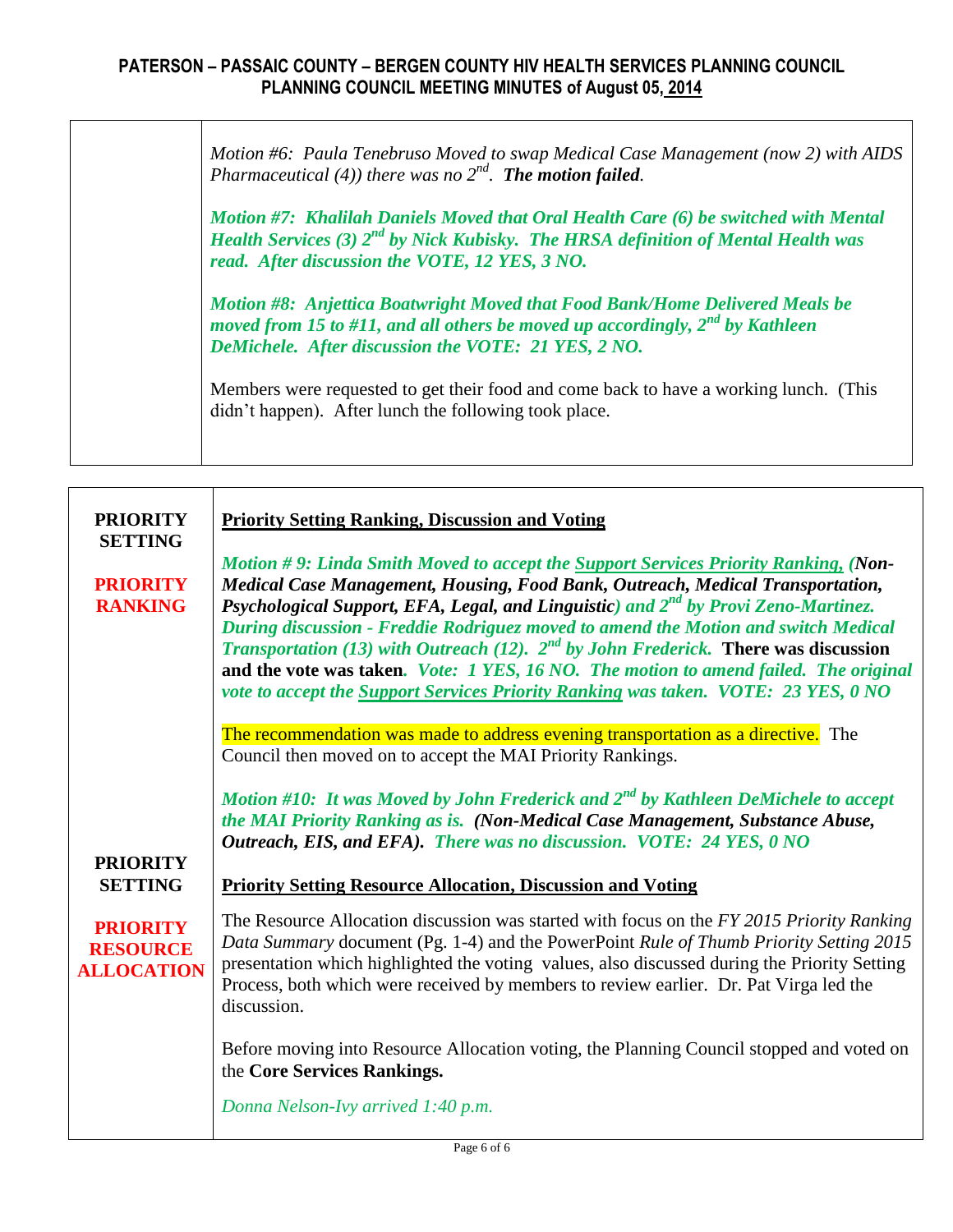$\Gamma$ 

 $\overline{\mathsf{T}}$ 

| <b>PRIORITY</b><br><b>SETTING</b>                       | Motion #11:Sonya Franklin-Thompson moved, and John Frederick, $2^{nd}$ to accept the<br><b>Core Services Ranking (Ambulatory, Case Management, Oral Health, AIDS</b><br>Pharmaceutical, Health Insurance, Mental Health, Substance Abuse and EIS). VOTE:<br>23 YES, and 0 NO                                                                                                                                                    |  |  |  |  |  |  |
|---------------------------------------------------------|---------------------------------------------------------------------------------------------------------------------------------------------------------------------------------------------------------------------------------------------------------------------------------------------------------------------------------------------------------------------------------------------------------------------------------|--|--|--|--|--|--|
| <b>PRIORITY</b><br><b>RESOURCE</b><br><b>ALLOCATION</b> | Utilizing the Priority Setting Workbook FY2015, III-1, (WB) and the FY 2015 Priority<br>Ranking Data Summary, received earlier; the Resource Allocation Voting began.                                                                                                                                                                                                                                                           |  |  |  |  |  |  |
|                                                         | The voting of each Service, using clickers, was done by taking three votes for each Service.<br>The three votes are: (1) Utilization, (2) Capacity, and (3) Other Sources of Funding. The<br>voting was done electronically.                                                                                                                                                                                                    |  |  |  |  |  |  |
|                                                         | Ambulatory discussion (WBIII-1): It was also stated that the undocumented are not<br>supported under ACA. Also it was stated that the capacity of St. Joseph of undocumented is<br>about 90% and also only undocumented will get charity care, as well as, persons making<br>over \$17K, and those in country under five years. Votes taken electronically. (1) Utilization,<br>(2) Capacity, and (3) Other Sources of Funding. |  |  |  |  |  |  |
|                                                         | Local Pharmaceutical Assistance discussion (WBIII-4): Millie Izquierdo stated that HRSA<br>will not fund Local Pharmaceutical with Part A.<br>Motion#12: It was Moved by Linda Smith and $2^{nd}$ by John Frederick to NOT fund Local<br>AIDS Pharmaceutical. VOTE: 25 YES, 0 NO.                                                                                                                                               |  |  |  |  |  |  |
|                                                         | Oral Health discussion (WBIII-5): Oral Health not covered by ACA and 2014 is only $1st$<br>quarter with utilization of 99%, etc. Votes taken electronically. (1) Utilization, (2) Capacity,<br>and (3) Other Sources of Funding.                                                                                                                                                                                                |  |  |  |  |  |  |
|                                                         | EIS (WBIII-6): There was no discussion. Votes taken electronically. (1) Utilization, (2)<br>Capacity, and (3) Other Sources of Funding.                                                                                                                                                                                                                                                                                         |  |  |  |  |  |  |
|                                                         | Medical Case Management discussion (WBIII-7): Medicaid ACCAP is shifting and<br>probably will be absorb under MLTS and HMOs. Votes taken electronically. (1) Utilization,<br>$(2)$ Capacity, and $(3)$ Other Sources of Funding.                                                                                                                                                                                                |  |  |  |  |  |  |
|                                                         | Mental Health (WBIII-8): There was no discussion. <i>Votes taken electronically.</i> (1)<br>Utilization, (2) Capacity, and (3) Other Sources of Funding.                                                                                                                                                                                                                                                                        |  |  |  |  |  |  |
|                                                         | Substance Abuse discussion ( <i>WBIII-9</i> ): Mobile Program numbers are higher than actual and<br>Syringe Access Program gets no funding, as \$50,000 shown. Votes taken electronically. (1)<br>Utilization, (2) Capacity, and (3) Other Sources of Funding.                                                                                                                                                                  |  |  |  |  |  |  |
|                                                         |                                                                                                                                                                                                                                                                                                                                                                                                                                 |  |  |  |  |  |  |

**PRIORITY SETTING PRIORITY**  Health Insurance Premium & Cost Sharing Assistance discussion (*WBIII-11*): This is the first year funded. Also, talked earlier about with some ACA people have co-pays and need to purchase insurance which this could help with both. FYI - other TGAs have required in their Directives that all Primary Med Care providers to offer the Insurance premium & the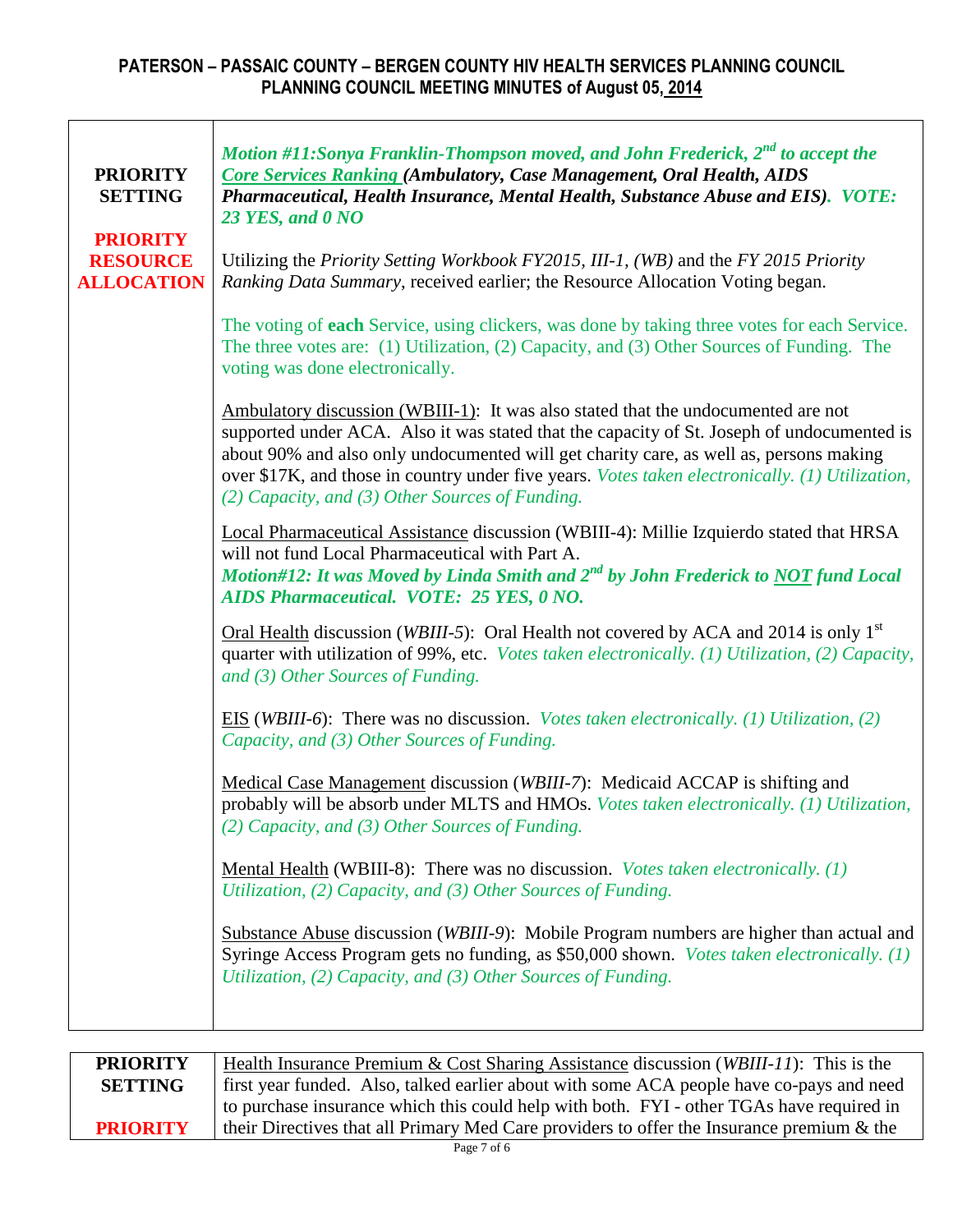| <b>RESOURCE</b><br><b>ALLOCATION</b> | consensus is it will be utilized more than in the past. Votes taken electronically. $(1)$<br>Utilization, (2) Capacity, and (3) Other Sources of Funding.                                                                                                                                                                                                                                                      |
|--------------------------------------|----------------------------------------------------------------------------------------------------------------------------------------------------------------------------------------------------------------------------------------------------------------------------------------------------------------------------------------------------------------------------------------------------------------|
|                                      | Outreach/Health Education and Risk Reduction discussion (WB-III-12): Level I and Level<br>III definition was provided by Millie Izquierdo. CDC is slowly reducing funding on EBIs<br>and State level funding will probably be low. The HRSA definition for Outreach was read<br>again. Votes taken electronically. (1) Utilization, (2) Capacity, and (3) Other Sources of<br>Funding.                         |
|                                      | Housing Services discussion (WB-III-14): It was noted that it seems HOPWA dollars seem<br>to be specific to certain items and specific locations. HOPWA dollars are being cut.<br>Securities are paid once in a lifetime. STRMU is Short Term Rent, Mortgage, Utility.<br>Votes taken electronically. (1) Utilization, (2) Capacity, and (3) Other Sources of Funding.                                         |
|                                      | Food Bank/Home Delivered Meals discussion (WB-III-15): It was noted that that outside<br>sources (i.e. churches) are cutting down to twice a week and must stick to food cost budget<br>which was way over last year. Votes taken electronically. (1) Utilization, (2) Capacity, and<br>(3) Other Sources of Funding.                                                                                          |
|                                      | Case Management Non-Medical discussion (WB-III-16) Votes taken electronically. (1)<br>Utilization, (2) Capacity, and (3) Other Sources of Funding.                                                                                                                                                                                                                                                             |
|                                      | Medical Transportation Services discussion (WB-III-18): According to the drivers they<br>don't see any reduction in use, despite Medicaid transportation. Other comment: Vista<br>Transportation can only go 20 miles. If the doctor is beyond 20 miles, the client must<br>provide their own transportation. Votes taken electronically. (1) Utilization, (2) Capacity,<br>and $(3)$ Other Sources of Funding |
|                                      | Legal Services (WB-III-19): There was no discussion, just clarification of the Legal<br>Workbook page 19. Votes taken electronically. (1) Utilization, (2) Capacity, and (3) Other<br><b>Sources of Funding</b>                                                                                                                                                                                                |
|                                      | Emergency Financial Assistance (EFA) (WB-III-20): There was no discussion, just<br>clarification of the Legal Workbook page 19. Votes taken electronically. (1) Utilization, (2)<br>Capacity, and (3) Other Sources of Funding                                                                                                                                                                                 |
|                                      | Psychosocial Support Services (WB-III-21): There was no discussion. Votes taken<br>electronically. (1) Utilization, (2) Capacity, and (3) Other Sources of Funding                                                                                                                                                                                                                                             |
|                                      | Linguistic Services (WBIII-5): Motion #13 - Jerry Dillard Moved and 2 <sup>nd</sup> by John<br><b>Frederick to NOT fund.</b> This motion was due to the fact that this is a part of the Standards<br>of Care and can be provided through other sources. Vote 23 YES, 0 NO.                                                                                                                                     |
|                                      | EIS (MAI) (WBIII-6: Motion #14 Jerry Dillard Moved and 2 <sup>nd</sup> by John Frederick to<br>NOT fund. This motion was due to the fact that the Ryan White services were only utilized<br>at 65-67% in the last two years; therefore MAI would not be utilized. Vote 23 YES, 0 NO                                                                                                                            |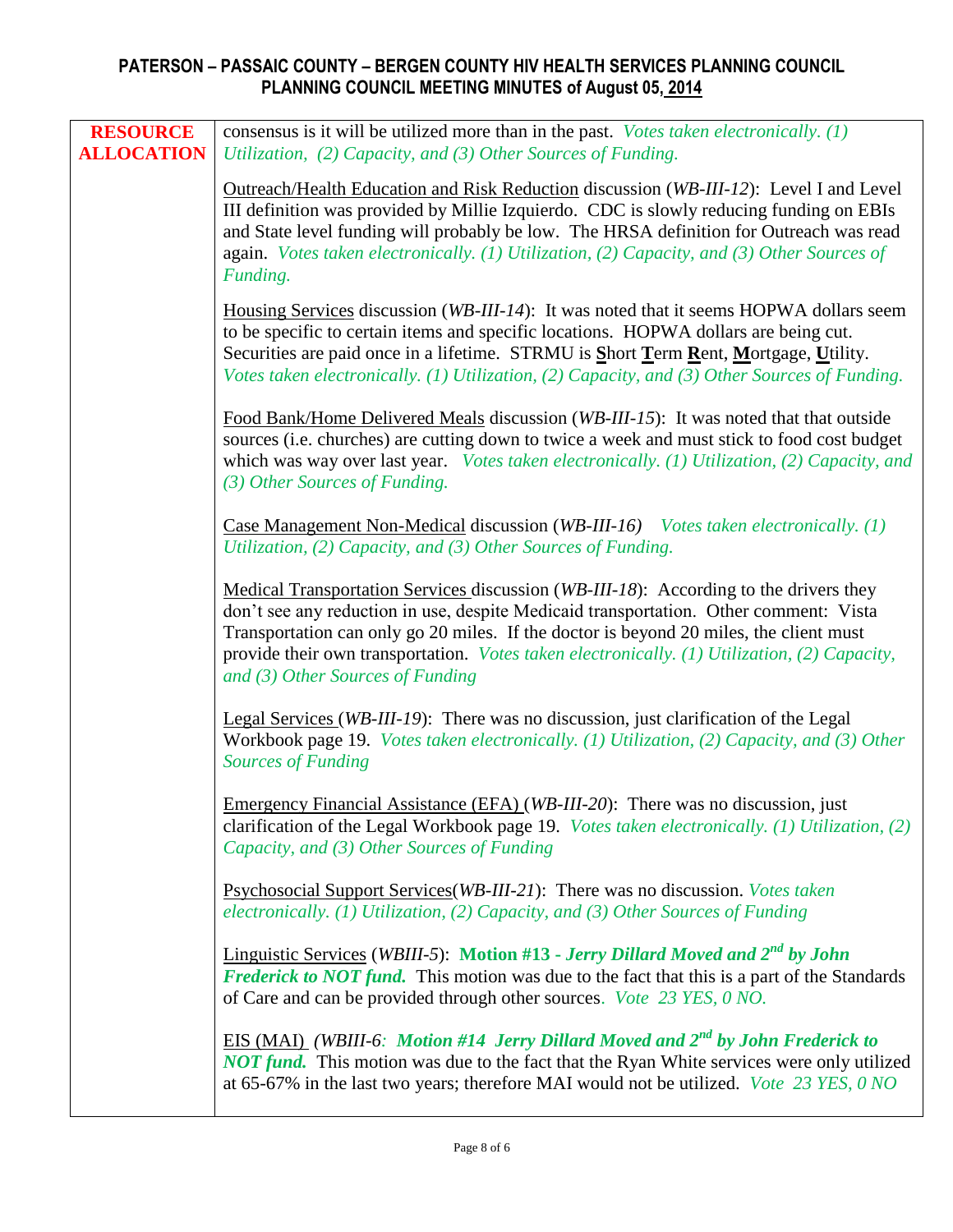|                                    | EIS (MAI) (WBIII-6): Motion #16: Jerry Dillard Moved and 2 <sup>nd</sup> by John Frederick to<br><b>NOT fund.</b> This motion was due to the fact that the Ryan White services were only<br>utilized at 65-67% in the last two years; therefore MAI would not be utilized. Vote 17<br>YES, ONO |
|------------------------------------|------------------------------------------------------------------------------------------------------------------------------------------------------------------------------------------------------------------------------------------------------------------------------------------------|
|                                    | EFA (MAI): (WBIII-20): Motion#17: Jerry Dillard Moved and 2 <sup>nd</sup> by John Frederick<br>to NOT fund. This motion was due to the fact that the Ryan White services were only<br>utilized at 65-67% in the last two years; therefore MAI would not be utilized. Vote 19<br>YES, 0 NO.     |
|                                    | Substance Abuse (MAI): (WBIII-9): The Council was reminded that funding from the<br>State continues to decrease. Votes taken electronically. (1) Utilization, (2) Capacity, and<br>(3) Other Sources of Funding.                                                                               |
|                                    | Outreach Services (MAI): (WBIII-12): There was no discussion. Votes taken<br>electronically. (1) Utilization, (2) Capacity, and (3) Other Sources of Funding.                                                                                                                                  |
|                                    | Case Management Non-Medical (MAI): (WBIII-16): There was no discussion. Votes<br>taken electronically. (1) Utilization, (2) Capacity, and (3) Other Sources of Funding                                                                                                                         |
|                                    | Office of the Grantee, Millie Izquierdo provided the Part A Primer to attendees at the                                                                                                                                                                                                         |
| Office of the<br><b>Grantee</b>    | Meeting. The folders were given to attendees.                                                                                                                                                                                                                                                  |
| <b>Millie</b><br><b>Izquierdo</b>  | This completed an Action item opened in $2/4/14$ .                                                                                                                                                                                                                                             |
|                                    | Karen Walker announced that the Priority Setting wasn't completed today as expected.                                                                                                                                                                                                           |
| <b>AGENDA</b>                      | The grant is due September 19. Therefore the Special Meeting will be held at the Paterson                                                                                                                                                                                                      |
| August 13,<br>meeting              | Public Library at 9:30 a.m. A poll was taken of those who can be present. Approximately<br>7 people had conflicts. This would still provide a quorum.                                                                                                                                          |
|                                    | At the end of the Resource Allocation voting the percentage was at 72%                                                                                                                                                                                                                         |
|                                    | <b>Agenda for August 13, Meeting:</b>                                                                                                                                                                                                                                                          |
|                                    | 1. Resource Allocations – Review and Approval                                                                                                                                                                                                                                                  |
|                                    | 2. Contingency Scenarios Discussion and Voting                                                                                                                                                                                                                                                 |
| <b>Motion</b> to<br><b>Adjourn</b> | Motion #18: Jerry Dillard, Moved and $2^{nd}$ by Karen Walker that the meeting be<br>adjourned. The Vote was unanimous.                                                                                                                                                                        |
|                                    | The Meeting adjourned at 4:40 p.m. People were reminded to turn in their Meeting<br>Evaluations.                                                                                                                                                                                               |
|                                    | <b>Next Meeting: Next Special Priority Setting Meeting is August 13, 2014 - Place:</b><br><b>Paterson Public Library.</b>                                                                                                                                                                      |